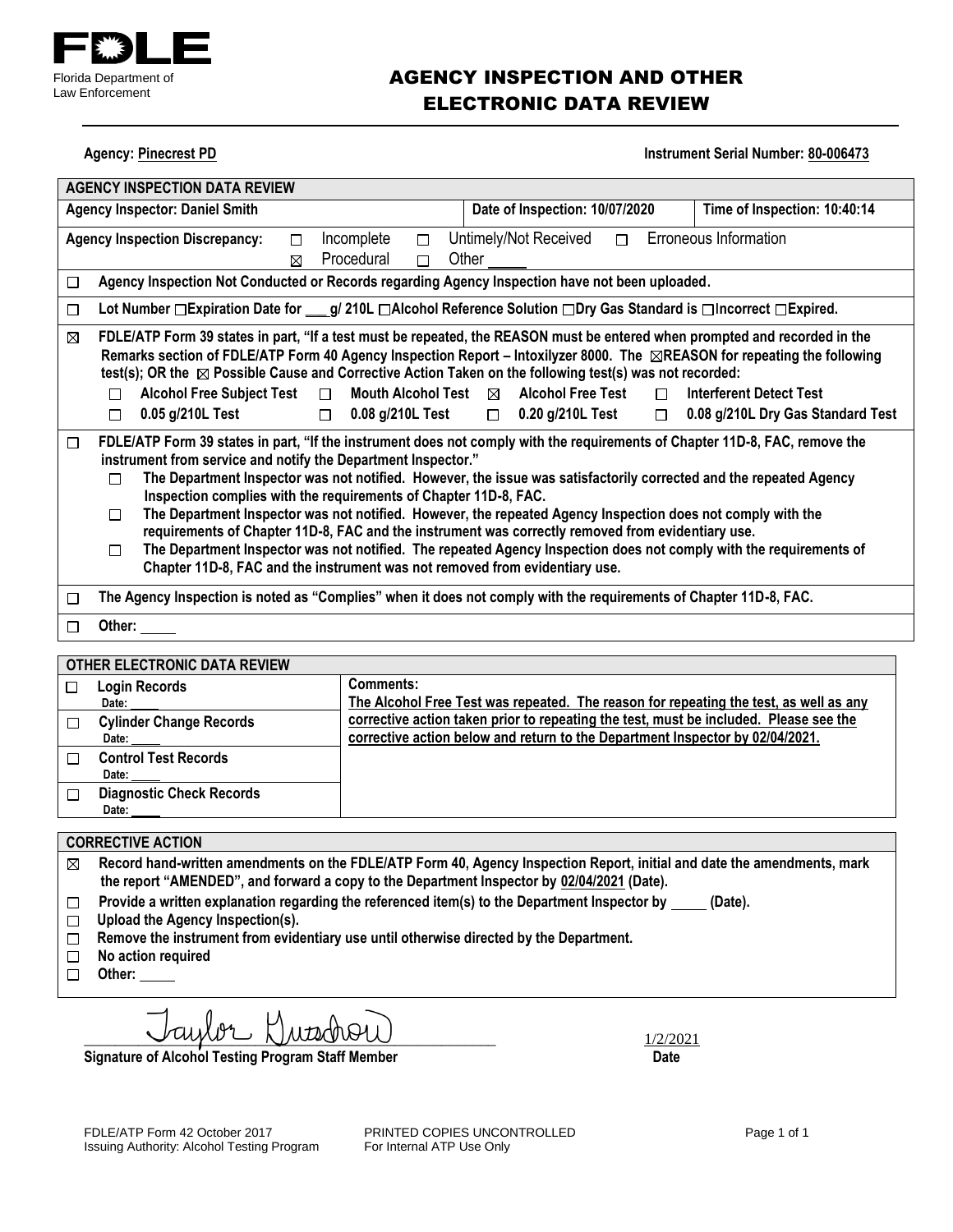# Florida Department of Law Enforcement **Alcohol Testing Program**

#### AGENCY INSPECTION REPORT - INTOXILYZER 8000

Agency: PINECREST PD Time of Inspection: 10:40

Date of Inspection: 10/07/2020

Serial Number: 80-006473 Software: 8100.27

| <b>Check or Test</b>                               | <b>YES</b> | NΟ |
|----------------------------------------------------|------------|----|
| <b>Date and/or Time Adjusted</b>                   |            | No |
| Diagnostic Check (Pre-Inspection): OK              | <b>Yes</b> |    |
| Alcohol Free Subject Test: 0.000                   | <b>Yes</b> |    |
| <b>Mouth Alcohol Test: Slope Not Met</b>           | <b>Yes</b> |    |
| <b>Interferent Detect Test: Interferent Detect</b> | <b>Yes</b> |    |
| Diagnostic Check (Post-Inspection): OK             | <b>Yes</b> |    |

| <b>Alcohol Free</b><br>Test<br>(g/210L) | 0.05g/210L Test<br>(g/210L)<br>Lot#:201910D<br>Exp: 10/22/2021 | 0.08g/210L Test<br> (g/210L)<br>lLot#:201908B<br>Exp: 08/07/2021 | 0.20g/210L Test<br> (q/210L)<br>lLot#: 202005A<br>Exp: 05/12/2022 | $[0.08]$ g/210L<br>Dry Gas Std Test<br>(g/210L)<br>Lot #: 22419090A3<br>Exp: 10/05/2021 |
|-----------------------------------------|----------------------------------------------------------------|------------------------------------------------------------------|-------------------------------------------------------------------|-----------------------------------------------------------------------------------------|
| 10.000                                  | 0.048                                                          | 0.078                                                            | 0.201                                                             | 10.077                                                                                  |
| 10,000                                  | 0.048                                                          | 0.078                                                            | 0.200                                                             | 0.078                                                                                   |
| 10.000                                  | 0.048                                                          | 0.079                                                            | 0.201                                                             | 0.078                                                                                   |

Number of Simulators Used: 4

Remarks:

00: Ambient Fail.

Perol To Alcohol Flee test the Instrument showed ambient fail Instrument went turough a second cycle with no Ellel Test completed

I certify that I hold a valid Florida Department of Law Enforcement Agency Inspector Permit and that I performed this inspection in accordance with the provisions of Chapter 11D-8, FAC.

DANIEL A SMITH

Signature and Printed Name

10/07/2020

Date

FDLE/ATP Form 40 -- March 2004

Reprinted From Database